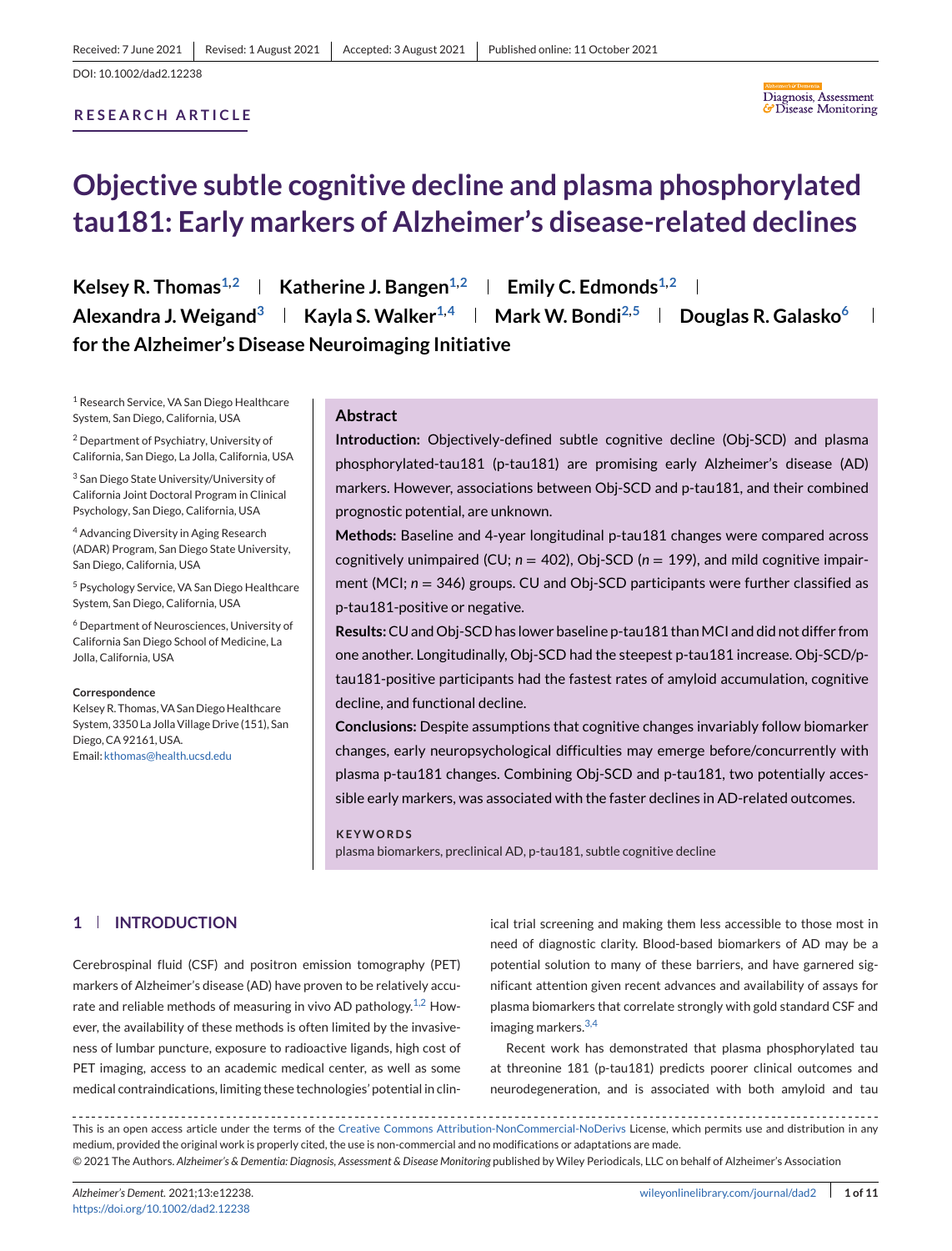# **2 of 11** Diagnosis, Assessment THOMAS ET AL.

biomarkers as well as AD neuropathology.<sup>5-11</sup> Longitudinally, plasma p-tau181 changes were associated with a widespread tau-PET signal increase 6 years later, particularly in temporoparietal cortical regions that are known predilection sites for neurofibrillary tan-gle pathology in "typical" Alzheimer's disease.<sup>[12](#page-9-0)</sup> There were also stronger associations between p-tau181 and both cross-sectional and longitudinal *β*-amyloid (A*β*)-PET in participants with mild cognitive impairment (MCI) than cognitively unimpaired (CU) individuals, suggesting higher plasma p-tau181 is associated with more widespread cortical A*β*. [12](#page-9-0) Further, p-tau181 has been shown to be higher in mutation carriers of familial AD, relative to non-carriers, including up to 16 years before estimated year of symptom onset.<sup>[13](#page-9-0)</sup> Unlike more general plasma markers of neurodegeneration such as neurofilament light (NfL), plasma p-tau181 appears to be quite specific to AD pathology.[7–10](#page-9-0)

While studies thus far have examined plasma p-tau181 in CU, MCI, and dementia clinical stages, and its relationship to future cognitive decline, little is known about the timing and utility of plasma p-tau181 during the pre-MCI stage. Subtle, but objectively measured cognitive changes, can be captured during the preclinical phase of AD using sensitive neuropsychological measures, which have been shown to improve prediction of cognitive decline above and beyond traditional AD biomarkers alone.<sup>[14,15](#page-9-0)</sup> Neuropsychological "process scores" quantify the types of errors that an individual may produce on a neuropsychological test, or the approach and strategies that are used on a task, and are distinct from the traditionally used total score. Process scores have been used to detect cognitive inefficiencies associated with an AD trajectory prior to the onset of MCI and dementia.<sup>15-17</sup> Previous work using process scores and total scores to classify objectivelydefined subtle cognitive decline (Obj-SCD) showed that individuals with Obj-SCD have CSF and PET AD biomarker levels that fall in between those of CU and MCI participants. $18,19$  Further, Obj-SCD status predicts progression to MCI/dementia, decline in everyday functioning, A*β* accumulation, entorhinal cortex atrophy, and altered cerebral blood flow. $18-21$  Recently, we have shown that participants with Obj-SCD have plasma NfL levels that are higher than CU participants and do not differ from those of MCI participants.<sup>[22](#page-9-0)</sup> Also, higher plasma NfL in participants with Obj-SCD and MCI was associated with faster memory decline. However, the cross-sectional and longitudinal relationship between Obj-SCD and a more accessible and AD-specific plasma ptau181 biomarker is unknown.

Therefore, the aims of this study are to examine whether participants with Obj-SCD show higher plasma p-tau181 cross-sectionally relative to CU participants and whether Obj-SCD predicts future increases in plasma p-tau181 concentrations. Additionally, given that plasma biomarkers and neuropsychological assessment are both potentially accessible methods of AD risk detection, and using combinations of markers may improve prediction compared to individual markers,<sup>[23,24](#page-9-0)</sup> we examined whether the combination of Obj-SCD plus elevated plasma p-tau181 had added value in predicting longitudinal AD-related outcomes such as amyloid accumulation, cognitive decline, and functional decline.

#### **RESEARCH IN CONTEXT**

- 1. **Systematic review**: Authors reviewed the literature using traditional (eg, PubMed) sources. Objective subtle cognitive decline (Obj-SCD) and plasma phosporylated tau181 (p-tau181) have been studied separately as they relate to Alzheimer's disease (AD) biomarkers and clinical outcomes; however, the relationships between Obj-SCD and p-tau181 were unknown.
- 2. **Interpretation**: Findings show that Obj-SCD is an early marker of future AD biomarker changes and suggest that subtle cognitive changes can be detected coincident with plasma p-tau181 changes. Further, results highlight the benefit of combining these two potentially accessible and cost-effective early detection methods to improve prognostic value.
- 3. **Future directions**: A key benefit of both neuropsychological assessment and blood-based biomarkers is the potential for implementation in community-based research, so a critical next step is to examine these relationships in population-based samples. Additionally, examining Obj-SCD in the context of newer plasma p-tau markers (ptau217, p-tau231) may yield additional benefits to early detection.

#### **HIGHLIGHTS**

- ∙ Objective subtle cognitive decline (Obj-SCD) and plasma phosphorylated tau181 (p-tau181) are promising early Alzheimer's disease (AD) markers.
- ∙ Obj-SCD is associated with a faster increase in plasma ptau181 over 4 years.
- ∙ In combination, Obj-SCD and elevated plasma p-tau181 had the fastest declines in AD-related outcomes.

# **2 METHODS**

#### **2.1 The ADNI dataset**

Data used in the preparation of this article were obtained from the Alzheimer's Disease Neuroimaging Initiative (ADNI) database (adni.loni.usc.edu). The ADNI was launched in 2003 as a public-private partnership, led by Principal Investigator Michael W. Weiner, MD. The primary goal of ADNI has been to test whether serial magnetic resonance imaging, PET, other biological markers, and clinical and neuropsychological assessment can be combined to measure the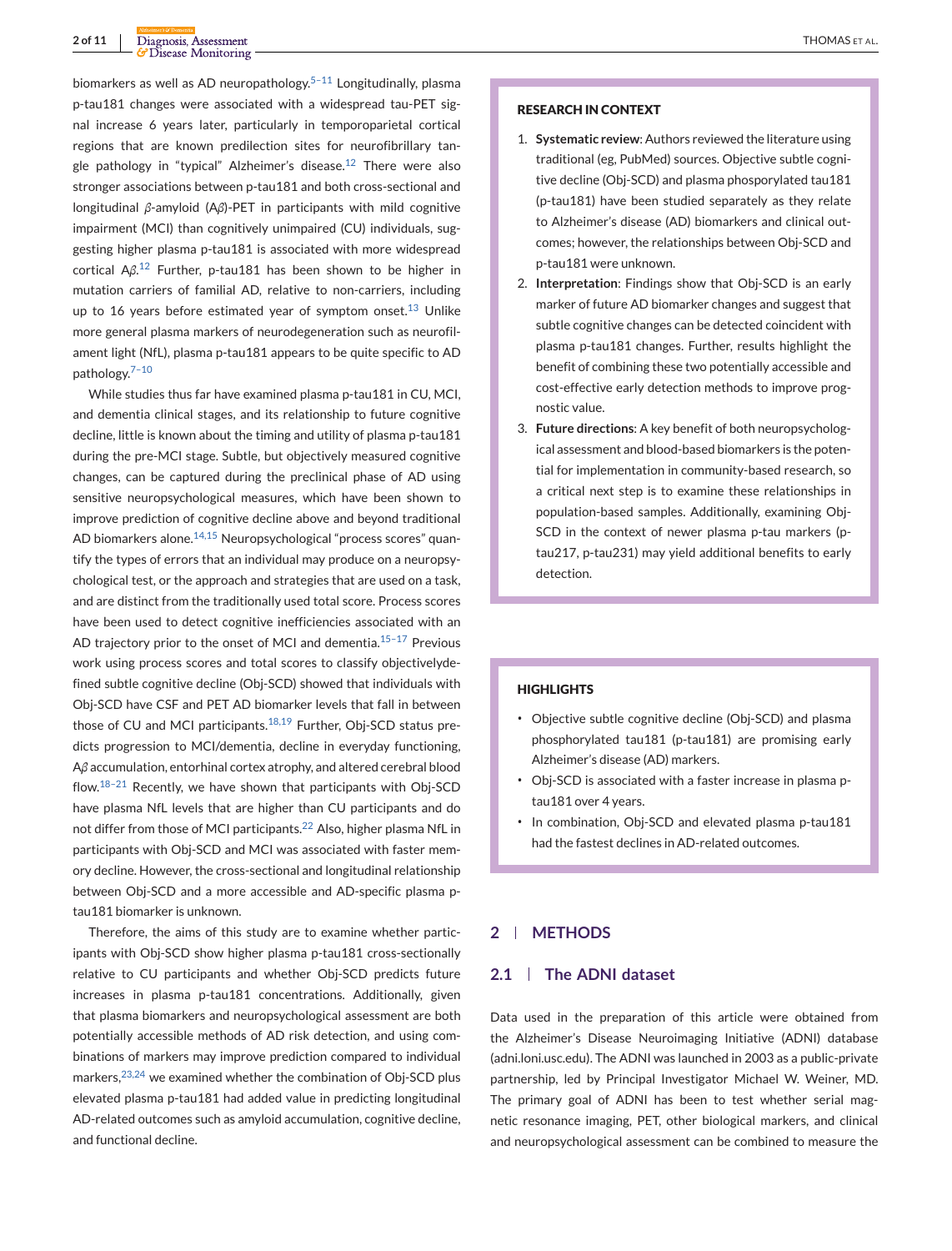progression of MCI and early AD. For up-to-date information, see [www.](http://www.adni-info.org) [adni-info.org.](http://www.adni-info.org)

#### **2.2 Participants**

Enrollment criteria for ADNI have been previously described in detail  $25$  and are included in the Supplemental Methods (in the Supporting Information). ADNI was approved by the institutional review boards at each of the participating institutions. Written informed consent was obtained from all participants or authorized representatives at each site. The current study included 947 participants without dementia from ADNI 1/GO/2 cohorts, for whom plasma ptau181 data are available. The initial visit in which plasma p-tau181 was collected was considered the baseline visit (time  $= 0$ ) and longitudinal timepoints included 1-, 2-, 3-, and 4-year annual follow-up visits.

#### **2.3 Cognitive groups**

Participants who did not have an ADNI diagnosis of dementia at their baseline visit were classified into one of three diagnostic groups based on actuarial neuropsychological criteria: CU, Obj-SCD, or MCI.<sup>[19,26,27](#page-9-0)</sup> First, comprehensive neuropsychological MCI criteria were applied to all participants. $26-28$  Participants were considered MCI if they performed  $> 1$  SD below the age-/education-/sex-adjusted mean on (1) two neuropsychological measures within the same cognitive domain, *or* (2) at least one measure across all three sampled cognitive domains. Six neuropsychological test scores were considered in the MCI criteria and included two *memory* measures (Rey Auditory Verbal Learning Test [AVLT] delayed free recall correct responses and AVLT recognition discrimination [hits minus false positives]); two *language* measures (30-item Boston Naming Test total correct and Animal Fluency total score), and two *attention/executive functioning* measures (Trail Making Test Parts A and B times to completion).

Next, actuarial neuropsychological Obj-SCD criteria were applied to the remaining participants not classified as MCI. Participants were considered to have Obj-SCD if they performed  $> 1$  SD below the age-/education-/sex-adjusted mean on (1) one impaired total test score in two different cognitive domains (memory, language, attention/executive), *or* (2) two impaired neuropsychological process scores from the AVLT, *or* (3) one impaired total test score and one impaired process score. $18,19$  The total test scores were the six neuropsychological variables used for determining MCI. The three process scores for the Obj-SCD classification derived from the AVLT (see Supplemental Methods for details) were *total intrusion errors* (total number of nontarget words said across all recall trials), *learning slope*, and *retroactive interference*, which have been shown to differ between CU participants who remained stable and those who progressed to MCI within 5 years in ADNI.[15](#page-9-0) If participants were classified as neither MCI nor Obj-SCD, they were considered CU.<sup>[19,21](#page-9-0)</sup>

#### **2.4 Plasma p-tau181 measurements**

Plasma p-tau181 was analyzed by the Single Molecule array (Simoa) technique. The assay used was developed in the Clinical Neurochemistry Laboratory, University of Gothenburg, Sweden, and used a combination of two monoclonal antibodies (Tau12 and AT270) for measuring N-terminal to mid-domain forms of p-tau181. Samples were analyzed in a single batch. Additional details of the methods can be found at adni.loni.usc.edu and in reports by Karikari et al. $11,29$  Six outliers for plasma p-tau181 were identified (0.6%) using a previously described approach of  $> 12$  median absolute deviations above the median, and were excluded from subsequent analyses.<sup>[7](#page-9-0)</sup> For analyses that examined plasma p-tau181 continuously, plasma p-tau181 was log-transformed to improve normality prior to analyses. $29$  For analyses examining plasma p-tau181 positivity, a raw cutoff of  $> 17.3$  pg/mL was used based on a previously derived threshold predicting flortaucapir PET positivity within ADNI.<sup>[30](#page-10-0)</sup> This cutoff corresponded to a log-transformed plasma p-tau181 value  $of > 1.239$ .

#### **2.5 Florbetapir PET**

PET imaging using the <sup>18</sup>F-florbetapir AV-45 tracer was used to quantify amyloid burden. The details of data acquisition and processing of ADNI florbetapir PET data are available at adni.loni.usc.edu and in the Supplemental Methods. A summary standardized uptake value ratio (SUVR) was then calculated by dividing the mean florbetapir uptake across four AD-vulnerable cortical regions (frontal, anterior/posterior cingulate, lateral parietal, and lateral temporal cortices) by whole cerebellar (white and gray matter) florbetapir uptake. Greater retention of florbetapir is reflective of a greater cortical amyloid load. A threshold of 1.11 for cross-sectional descriptive florbetapir analyses, using cerebellum as the reference region, was used to determine amyloid positivity.[31,32](#page-10-0) A*β*-PET was conducted every other year for most participants.

#### **2.6 Cognitive outcomes**

Changes in global cognitive functioning were measured using the Preclinical Alzheimer Composite Score (PACC), which has been shown to detect early cognitive changes associated with AD-related pathology.[33](#page-10-0) The ADNI-modified PACC included the Mini-Mental State Examination (MMSE), Logical Memory Delayed Recall, Digit Symbol Substitution Test, and the Delayed Word Recall from the Alzheimer's Disease Assessment Scale–Cognitive Subscale. Each of the four component scores has a mean of 0 and a standard deviation of 1. Lower PACC scores represent lower performance. This cognitive outcome was selected since measures included in the PACC do not overlap with the measures used for the actuarial classification of Obj-SCD or MCI.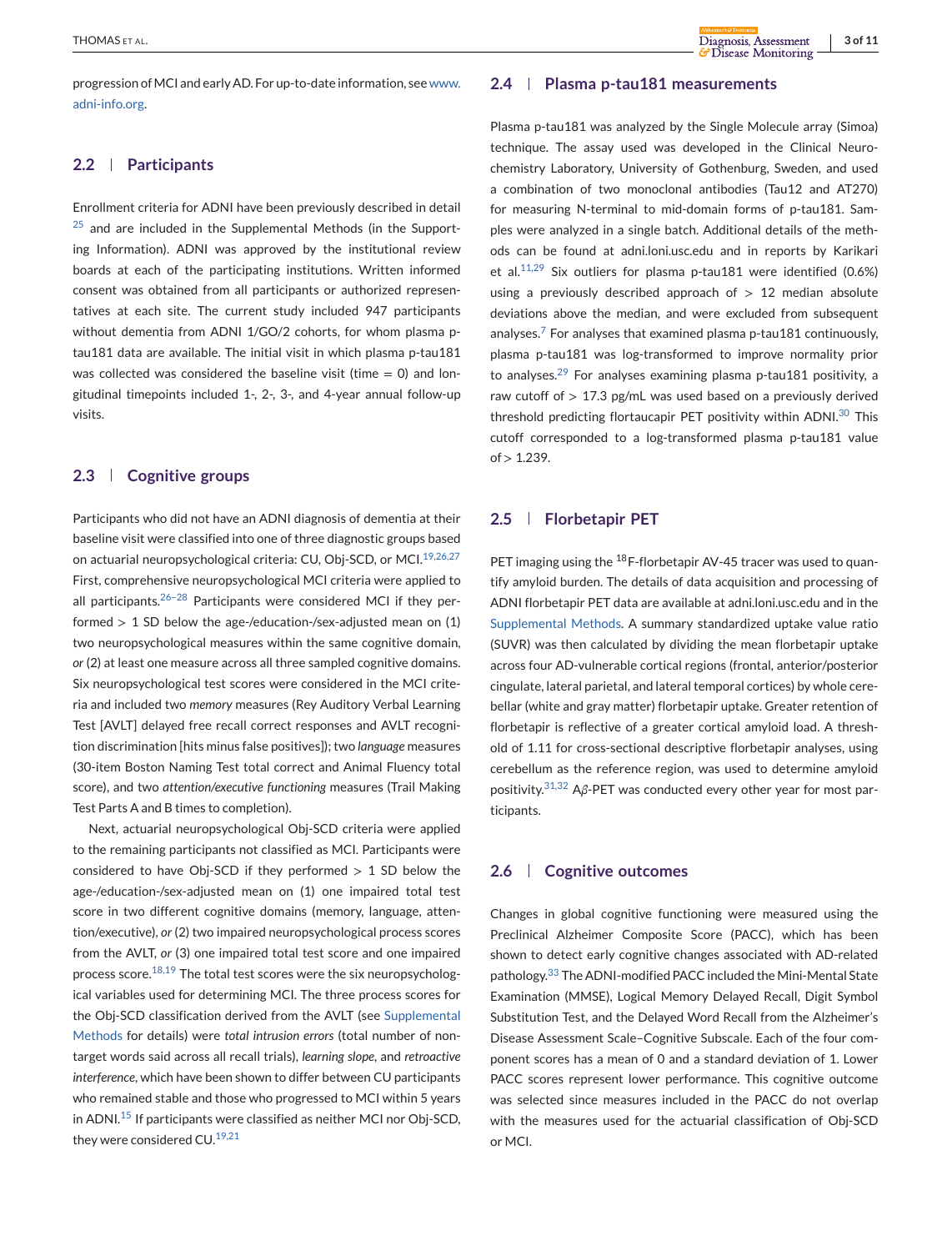#### **2.7 Everyday functioning outcomes**

Changes in everyday functioning were measured via the Functional Activities Questionnaire (FAQ) and Clinical Dementia Rating—Sum of Boxes (CDR-SB). The FAQ is an informant-rated measure of difficulty across 10 instrumental activities of daily living. $34$  Each participant's ability to perform the tasks was rated on a 4-point scale: 0 (normal), 1 (has difficulty but does by self), 2 (requires assistance), or 3 (dependent), such that the FAQ total score ranges from 0 to 30 with higher scores indicating greater difficulty. The CDR is a semistructured informant and patient interview that assesses the degree of everyday impairment. The CDR-SB provides a greater range of scores compared to the CDR global score and ranges from 0 to 18, with higher scores indicating worse functional status.<sup>[35](#page-10-0)</sup>

#### **2.8 Additional covariates**

Apolipoprotein E (*APOE*) ɛ4 allele frequency was the sum of the number of ɛ4 alleles (0-2). Pulse pressure (systolic–diastolic blood pressure), a proxy measure for arterial stiffness and an index of vascular aging, has been associated with increased CSF p-tau levels and progression to AD.[36,37](#page-10-0) Pulse pressure was included as a covariate to determine whether associations between cognitive group and plasma p-tau181 persisted above and beyond general vascular risk burden. Additional covariates included age and sex/gender (man or woman). Years of education was included as a covariate in models with cognitive and everyday functioning as an outcome. Baseline A*β*-PET SUVR was included in the model with longitudinal A*β*-PET as the outcome.

#### **2.9 Statistical analyses**

Analysis of variance (ANOVA) or chi-squared tests examined baseline differences in demographic and clinical characteristics by cognitive group. At baseline, a one-way ANOVA examined group differences in plasma p-tau181. Next, a linear mixed effects (LME) model, adjusting for age, sex/gender, *APOE ε*4 allele frequency, and pulse pressure, examined the 4-year p-tau181 rate of change in Obj-SCD and MCI participants relative to CU. Random intercept was included, but random slope did not improve model fit, so it was not included. Follow-up analyses examined whether the group p-tau181 x time trajectories differed by A*β*-PET positivity status in a subset of participants with A*β*-PET at the first plasma p-tau181 visit ( $n = 824$ ).

Given the potential for using a combination of cognition and plasma p-tau181 markers in early detection, participants who were considered either CU or Obj-SCD were determined to be either plasma ptau181 positive (p-tau181+) or negative (p-tau181–), creating four groups: CU/p-tau181–, CU/p-tau181+, Obj-SCD/p-tau181–, and Obj-SCD/p-tau181+. LME models that included random intercept and slope were then used to examine whether there were group differences in 4-year trajectories of A*β*-PET, global cognition (PACC), and everyday functioning (FAQ, CDR-SB). The A*β*-PET model was adjusted for age, sex/gender, baseline A*β*-PET (given slightly higher A*β* in the Obj-SCD group at baseline), *APOE ε*4 allele frequency, and pulse pressure. The PACC and everyday functioning models were adjusted for age, sex/gender, years of education, *APOE ε*4 allele frequency, and pulse pressure. The CU/p-tau181– group was the reference group. Unstandardized estimates are reported to assist with interpretation and effect sizes are reported as *r*-values. Description of missing data is included in Supplemental Methods; sample size for each outcome variable at each occasion is included in Supplemental Table S1.

# **3 RESULTS**

## **3.1 Baseline characteristics**

Table [1](#page-4-0) shows the baseline demographic and clinical characteristics of participants by cognitive status. Briefly, the Obj-SCD group tended to perform in between the CU and MCI groups on measures of cognitive and everyday functioning. They also had slightly higher levels of amyloid  $(P = .041)$  than the CU group, but had lower levels of amyloid (*P* < .001) and a lower frequency of *APOE ε*4 alleles (*P* < .001) than MCI participants. Notably, the CU (Mean = 15.56, SD = 10.19) and Obj-SCD  $(Mean = 15.07, SD = 8.91)$  groups had lower baseline plasma p-tau181 than the MCI group (Mean = 19.56, SD = 10.95; *P*s < .001) and did not differ from one another ( $P = .580$ ; Figure [1\)](#page-5-0). Group differences in plasma p-tau181 by amyloid status are described in the Supplemental Results.

#### **3.2 Longitudinal plasma p-tau181 by group**

After adjusting for baseline age, sex/gender, *APOE ε*4 frequency, and pulse pressure, group main effects in plasma p-tau levels remained, so that while the Obj-SCD did not differ from the CU group, the MCI group had a higher level of plasma p-tau181 than both groups. However, longitudinally, there was a small effect for the cognitive group x time interaction (Figure [2\)](#page-5-0). Specifically, the Obj-SCD group had the steepest increase in plasma p-tau181 over 4 years and differed relative to both the CU participants ( $b = .014, 95\%$  confidence interval [CI]: .002 to.027, *P* = .029, *r* = .064) and MCI participants (*b* = .017, 95% CI: .004 to.030, *P* = .012, *r* = .063; see Table [2](#page-5-0) for model estimates). Participants with MCI did not differ from CU participants ( $b = -0.003$ , 95% CI: –.014 to .008, *P* = .621, *r* = –.015) in the rate of p-tau181 increase over 4 years.

In a follow-up analysis examining whether the group p-tau181 x time trajectories differed by A*β*-PET positivity status, only the A*β*negative Obj-SCD group showed a slightly faster increase in plasma ptau181 relative to the A*β*-negative CU reference group (*b* = .019, 95% CI: .001 to .037, *P* = .042,*r* = .063) over 4 years (see Supplemental Table S2).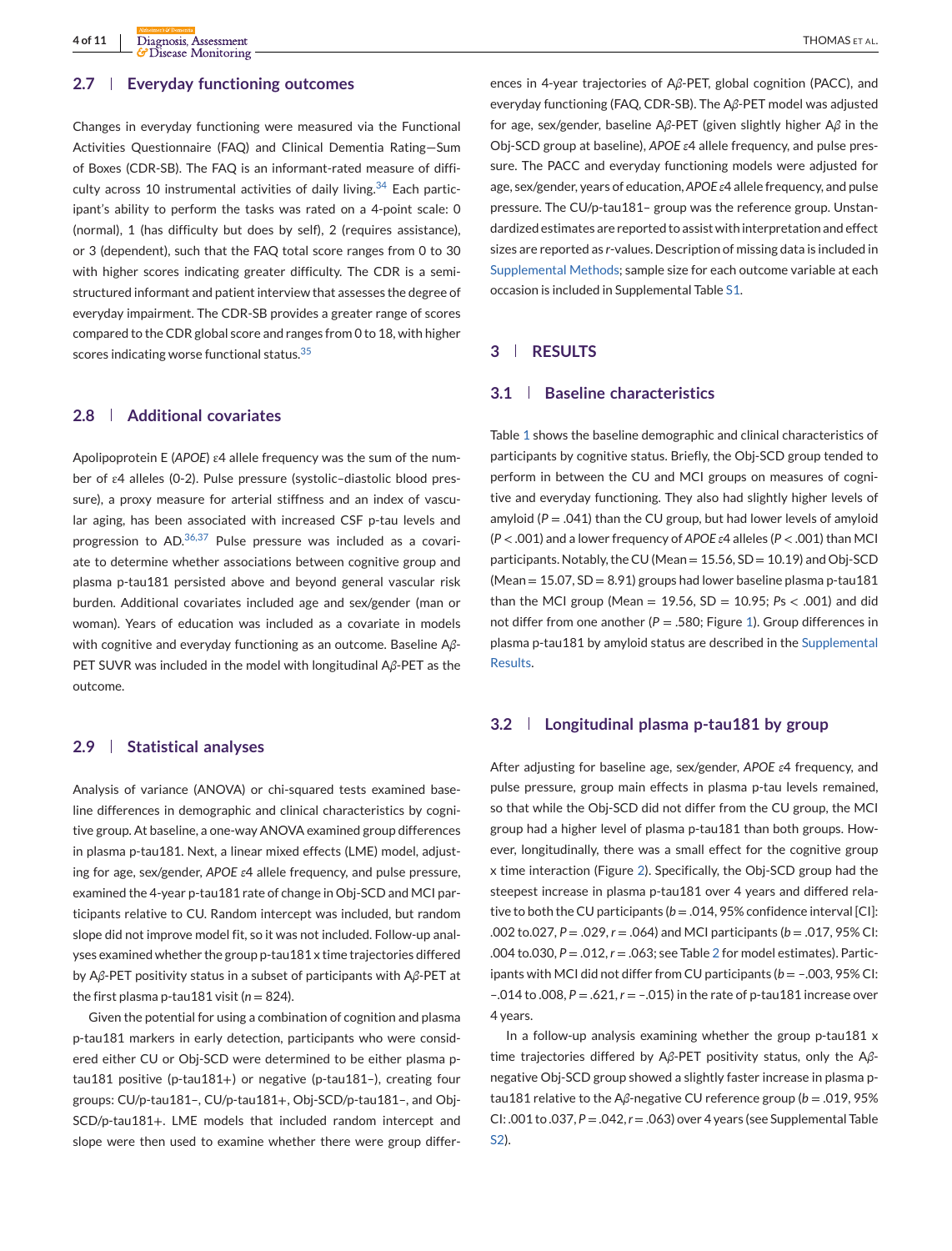<span id="page-4-0"></span>

|                                                                                                                                                                                                                                                                                                                                                                                                                                                                                                                                                                                                      |             | Total Sample N = 947               |                 | $CUN = 402$                                 |                         |                 |             | $Obj-SCDN = 199$   |                 | MCI $N = 346$ |                         |                 |                            |                |
|------------------------------------------------------------------------------------------------------------------------------------------------------------------------------------------------------------------------------------------------------------------------------------------------------------------------------------------------------------------------------------------------------------------------------------------------------------------------------------------------------------------------------------------------------------------------------------------------------|-------------|------------------------------------|-----------------|---------------------------------------------|-------------------------|-----------------|-------------|--------------------|-----------------|---------------|-------------------------|-----------------|----------------------------|----------------|
|                                                                                                                                                                                                                                                                                                                                                                                                                                                                                                                                                                                                      | Mean<br>or% | SD or N                            | Range           | $\mathbf{r}$<br>Mea<br>or%                  | SD or N                 | Range           | Mean<br>or% | SD or N            | Range           | Mean<br>or%   | SD or N                 | Range           | $For x^2$                  | $\overline{a}$ |
| Age                                                                                                                                                                                                                                                                                                                                                                                                                                                                                                                                                                                                  | 73.60       | 7.43                               | 55.00-93.60     | 73.40                                       | 7.30                    | 55.00-91.40     | 73.87       | 7.43               | 55.00-90.40     | 73.68         | 7.60                    | 55.00-93.60     | $F = 0.29$                 | 747            |
| Education                                                                                                                                                                                                                                                                                                                                                                                                                                                                                                                                                                                            | 16.26       | 2.69                               | $6 - 20$        | rù<br>16.4                                  | 2.69                    | $6 - 20$        | 16.26       | 2.53               | $10 - 20$       | 16.05         | 2.78                    | $7 - 20$        | $F = 1.99$                 | .137           |
| Female/woman, %                                                                                                                                                                                                                                                                                                                                                                                                                                                                                                                                                                                      | 47.2%       | $N = 447$                          |                 | $\geq$<br>51.5                              | $N = 207$               |                 | 43.2%       | $N = 86$           |                 | 44.5%         | $N = 154$               |                 | $\chi^2 = 5.25$            | 073            |
| Race                                                                                                                                                                                                                                                                                                                                                                                                                                                                                                                                                                                                 |             |                                    |                 |                                             |                         |                 |             |                    |                 |               |                         |                 | $\chi^2 = 21.49$           | .044           |
| Indian/Alaska Native<br>American                                                                                                                                                                                                                                                                                                                                                                                                                                                                                                                                                                     | 0.2%        | $\mathbf 2$<br>$\frac{1}{2}$       |                 | X<br>0.5                                    | $= 2$<br>$\geq$         |                 | 0.0%        | $N = 0$            |                 | 0.0%          | $N = 0$                 |                 |                            |                |
| Asian                                                                                                                                                                                                                                                                                                                                                                                                                                                                                                                                                                                                | 1.4%        | $N = 13$                           |                 | $\frac{5}{6}$<br>10                         | $= 4$<br>$\overline{z}$ |                 | 2.5%        | 5<br>$\frac{1}{2}$ |                 | 1.2%          | $N = 4$                 |                 |                            |                |
| <b>Black</b>                                                                                                                                                                                                                                                                                                                                                                                                                                                                                                                                                                                         | 4.0%        | $N = 38$                           |                 | $\frac{5}{2}$<br>2.5                        | $N = 10$                |                 | 5.0%        | $N=10$             |                 | 5.2%          | $N = 18$                |                 |                            |                |
| Hawaiian/Pacific<br>Islander                                                                                                                                                                                                                                                                                                                                                                                                                                                                                                                                                                         | 0.2%        | $\mathbf{\Omega}$<br>$\frac{1}{2}$ |                 | 0.0%                                        | $N = 0$                 |                 | 0.0%        | $N = 0$            |                 | 0.6%          | $\sim$<br>$\frac{1}{2}$ |                 |                            |                |
| White                                                                                                                                                                                                                                                                                                                                                                                                                                                                                                                                                                                                | 92.6%       | $N = 877$                          |                 | $\geqslant$<br>94.5                         | $N = 380$               |                 | 92.5%       | $N = 184$          |                 | 90.5%         | $N = 313$               |                 |                            |                |
| More than one                                                                                                                                                                                                                                                                                                                                                                                                                                                                                                                                                                                        | 1.3%        | $N = 12$                           |                 | $\aleph$<br>1.5                             | $N = 6$                 |                 | 0.0%        | $N = 0$            |                 | 1.7%          | $N = 6$                 |                 |                            |                |
| Unknown                                                                                                                                                                                                                                                                                                                                                                                                                                                                                                                                                                                              | 0.3%        | 3<br>$\frac{1}{2}$                 |                 | 0.0%                                        | $N = 0$                 |                 | 0.0%        | $N = 0$            |                 | 0.9%          | S<br>$\frac{1}{2}$      |                 |                            |                |
| Ethnicity                                                                                                                                                                                                                                                                                                                                                                                                                                                                                                                                                                                            |             |                                    |                 |                                             |                         |                 |             |                    |                 |               |                         |                 | $\chi^2 = 2.35$            | .672           |
| Hispanic                                                                                                                                                                                                                                                                                                                                                                                                                                                                                                                                                                                             | 3.5%        | $N = 33$                           |                 | $\geqslant$<br>2.7                          | $N = 11$                |                 | 3.0%        | $N = 6$            |                 | 4.6%          | $N = 16$                |                 |                            |                |
| Non-Hispanic                                                                                                                                                                                                                                                                                                                                                                                                                                                                                                                                                                                         | 96.1%       | $N = 910$                          |                 | ॐ<br>96.8                                   | $N = 389$               |                 | 96.5%       | $N = 192$          |                 | 95.1%         | $N = 329$               |                 |                            |                |
| Unknown                                                                                                                                                                                                                                                                                                                                                                                                                                                                                                                                                                                              | 0.4%        | $N = 4$                            |                 | $\geqslant$<br>0.5                          | $N = 2$                 |                 | 0.5%        | $N = 1$            |                 | 0.3%          | $N = 1$                 |                 |                            |                |
| MMSE                                                                                                                                                                                                                                                                                                                                                                                                                                                                                                                                                                                                 | 28.46       | 1.69                               | $23 - 30$       | $\tilde{\infty}$<br>28.9                    | 1.44                    | $24 - 30$       | 28.47       | 1.57               | $24 - 30$       | 27.84         | $1.82$                  | $21 - 30$       | $F = 46.07$ <sub>b.c</sub> | < .001         |
| Pulse pressure                                                                                                                                                                                                                                                                                                                                                                                                                                                                                                                                                                                       | 59.49       | 15.38                              |                 | 4<br>59.5                                   | 16.04                   |                 | 60.58       | 14.15              |                 | 58.80         | 15.28                   |                 | $F = 0.85$                 | 427            |
| APOE & frequency                                                                                                                                                                                                                                                                                                                                                                                                                                                                                                                                                                                     |             |                                    |                 |                                             |                         |                 |             |                    |                 |               |                         |                 | $\chi^2 = 43.79^{b,c}$     | 5001           |
| O <sub>c</sub> 4 alleles                                                                                                                                                                                                                                                                                                                                                                                                                                                                                                                                                                             | 61.6%       | $N = 583$                          |                 | $\approx$<br>70.1                           | $N = 282$               |                 | 65.3%       | $N = 130$          |                 | 49.4%         | $N = 171$               |                 |                            |                |
| $1\varepsilon4$ allele                                                                                                                                                                                                                                                                                                                                                                                                                                                                                                                                                                               | 32.6%       | $N = 309$                          |                 | $\frac{8}{3}$<br>27.1                       | $N = 109$               |                 | 30.7%       | $N = 61$           |                 | 40.2%         | $N = 139$               |                 |                            |                |
| 2 c4 alleles                                                                                                                                                                                                                                                                                                                                                                                                                                                                                                                                                                                         | 5.8%        | $N = 55$                           |                 | 2.7%                                        | $N = 11$                |                 | 4.0%        | $N = 8$            |                 | 10.4%         | $N = 36$                |                 |                            |                |
| A <sub>ß</sub> -PET SUVR                                                                                                                                                                                                                                                                                                                                                                                                                                                                                                                                                                             | 1.17        | 0.21                               | $0.84 - 2.03$   | $\mathbf{N}$<br>$\Xi$                       | 0.18                    | $0.84 - 2.03$   | 1.16        | 0.20               | $0.84 - 1.84$   | 1.25          | 0.24                    | $0.84 - 2.00$   | $F = 31.92$ <sub>b,c</sub> | 5001           |
| Plasma p-tau181 (pg/mL)                                                                                                                                                                                                                                                                                                                                                                                                                                                                                                                                                                              | 16.92       | 10.41                              | $0.36 - 72.26$  | $\tilde{\mathbf{e}}$<br>15.5                | 10.19                   | $0.36 - 72.26$  | 15.07       | 8.91               | $0.83 - 50.40$  | 19.56         | 10.95                   | 2.06-69.60      | $F = 21.96^{b.c}$          | 5001           |
| PACC                                                                                                                                                                                                                                                                                                                                                                                                                                                                                                                                                                                                 | $-3.05$     | 4.68                               | $-16.90 - 6.26$ | $-0.58$                                     | 3.58                    | $-13.31 - 5.48$ | $-2.73$     | 3.80               | $-16.90 - 4.64$ | $-6.12$       | 4.51                    | $-16.90 - 6.26$ | $F = 179.95^{b,c}$         | 5001           |
| FAQ                                                                                                                                                                                                                                                                                                                                                                                                                                                                                                                                                                                                  | 1.73        | 3.31                               | $0 - 22$        | 0.80                                        | 2.27                    | $0 - 18$        | 1.55        | 2.82               | $0 - 13$        | 2.94          | 4.12                    | $0 - 22$        | $F = 42.80^{b,c}$          | < .001         |
| CDR-SB                                                                                                                                                                                                                                                                                                                                                                                                                                                                                                                                                                                               | 0.91        | 1.10                               | $0 - 5.5$       | $\overline{\mathbf{r}}$<br>$\overline{0.5}$ | 0.93                    | $0 - 3.5$       | 0.86        | 1.08               | $0 - 3.5$       | 1.40          | 1.11                    | $0 - 5.5$       | $F = 69.77^{b.c}$          | 5001           |
| Abbreviations: CU, Cognitively normal; Obj-SCD, Objectively-defined subtle cognitive decline; MCI, mild cognitive impairment; MMSE, Mini-Mental State Examination; APOE, apolipoprotein E; Aβ, amyloid beta;<br>'subset of participants (Total N = 824; CU $n = 348$ ; Obj-SCD $n = 177$ ; MCl $n = 299$ ) had A $\beta$ -PET.<br>Note: F statistic reported for one-way ANOVAs, $\chi^2$ statistic reported for chi-square tests<br>'significant difference between Obj-SCD and MCI.<br>asignificant differences between CU and Obj-SCD<br><sup>b</sup> significant differences between CU and MCI. |             |                                    |                 |                                             |                         |                 |             |                    |                 |               |                         |                 |                            |                |
| SUVR, standardized uptake value ratio; PACC, modified Preclinical Alzheimer Cognitive Composite; FAQ, Functional Activities Questionnaire; CDR-SB, Clinical Dementia Rating-Sum of Boxes.                                                                                                                                                                                                                                                                                                                                                                                                            |             |                                    |                 |                                             |                         |                 |             |                    |                 |               |                         |                 |                            |                |

**TABLE 1** Baseline demographic and clinical characteristics by cognitive group status

TABLE 1 Baseline demographic and clinical characteristics by cognitive group status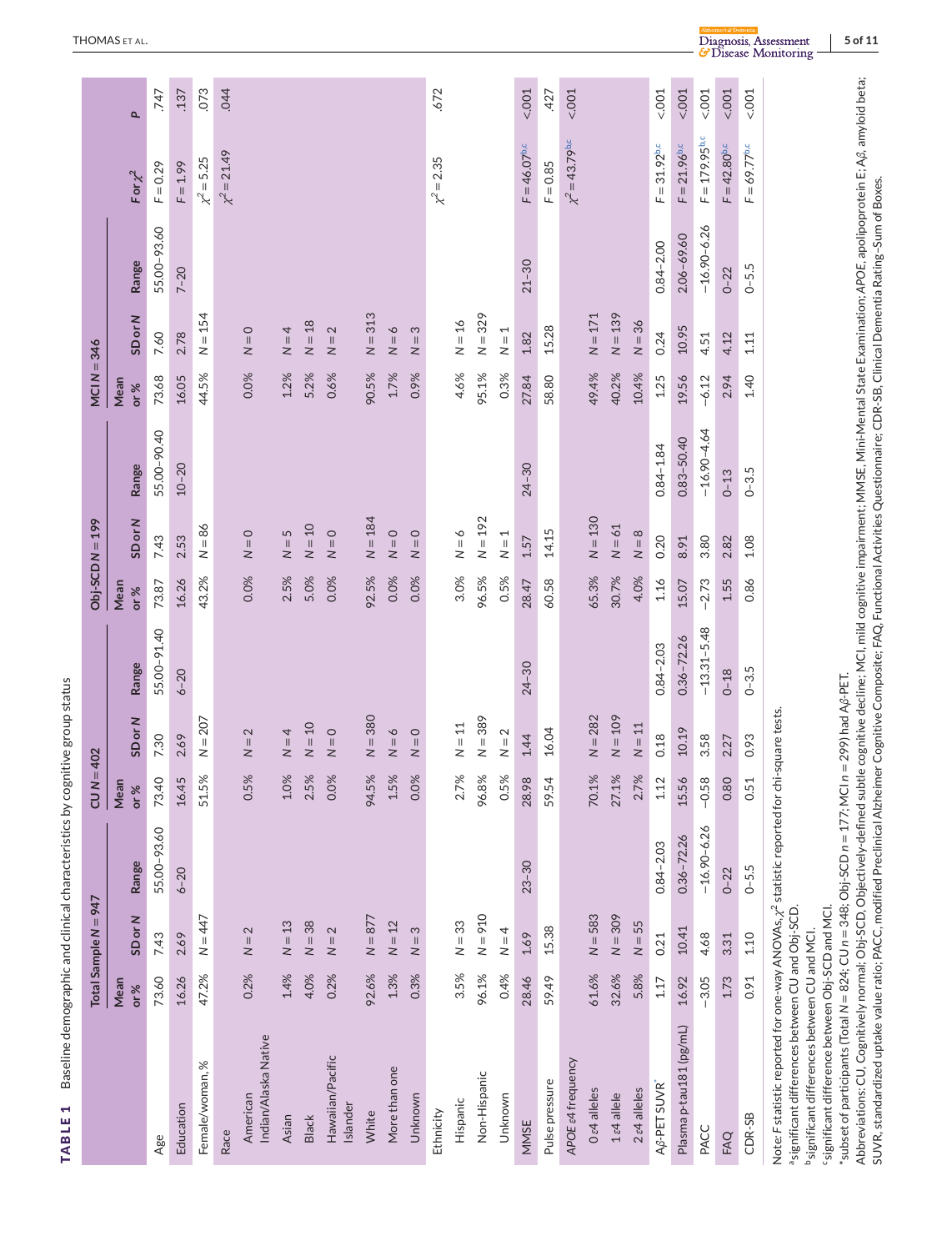<span id="page-5-0"></span>

**FIGURE 1** Baseline plasma p-tau181. Dot-box plots show log-transformed plasma p-tau181 values by (A) cognitive group, and (B) cognitive groups subdivided for *β*-amyloid (A*β*) positivity status on positron emission tomography. CU, cognitively unimpaired; Obj-SCD, objectively-defined subtle cognitive decline; MCI, mild cognitive impairment.  $***P < .001.$ <sup>\*\*</sup> $P < .01.$ 



**FIGURE 2** Trajectories of plasma p-tau181 by baseline cognitive group. Model-predicted values of log-transformed plasma p-tau181 adjusted for age, sex/gender, apolipoprotein E *ε*4 allele frequency, and pulse pressure are shown. Shaded area represents 95% confidence intervals. CU, cognitively unimpaired; Obj-SCD, objectively-defined subtle cognitive decline; MCI, mild cognitive impairment

# **3.3 Longitudinal trajectories by cognitive group and p-tau181 status**

Next, participants were classified as described above into the four groups of CU/p-tau181– (*n* = 275), CU/p-tau181+ (*n* = 127), Obj-SCD/p-tau181– (*n* = 133), and Obj-SCD/p-tau181+ (*n* = 66; see Supplemental Table S3 for group characteristics). Four-year changes in A*β*-PET, global cognition (PACC), and everyday functioning (FAQ, CDR-SB) by group were examined (See Figure [3](#page-6-0) and Table [3](#page-7-0) for model estimates).

#### **TABLE 2** Plasma p-tau181 trajectories by cognitive group

|                        | <b>Estimate</b> | <b>SE</b> | P       |
|------------------------|-----------------|-----------|---------|
| Intercept              | 0.443           | 0.077     | < 0.001 |
| Age                    | 0.008           | 0.001     | < .001  |
| Female/woman           | $-0.036$        | 0.015     | .017    |
| $APOE \varepsilon 4$   |                 |           |         |
| 0 alleles (ref)        |                 |           |         |
| 1 allele               | 0.109           | 0.016     | < .001  |
| 2 alleles              | 0.198           | 0.033     | < .001  |
| Pulse pressure         | 0.001           | 0.000     | .001    |
| Cognitive group        |                 |           |         |
| $CU$ (ref)             |                 |           |         |
| Obj-SCD                | $-0.022$        | 0.021     | .309    |
| <b>MCI</b>             | 0.084           | 0.018     | < .001  |
| Time                   | 0.011           | 0.004     | .003    |
| Cognitive group x Time |                 |           |         |
| CU x Time (ref)        |                 |           |         |
| Obj-SCD x Time         | 0.014           | 0.007     | .029    |
| MCI x Time             | $-0.003$        | 0.006     | .621    |

Abbreviations: *APOE*, apolipoprotein E; CU, Cognitively normal; Obj-SCD Objectively-defined subtle cognitive decline; MCI, mild cognitive impairment; .

For A*β*-PET, after adjusting for covariates, there was no main effect of group on level of A*β* SUVR, and while the overall sample showed increases in amyloid over the 4 years, only the Obj-SCD/p-tau181+ group was associated with faster amyloid accumulation relative to the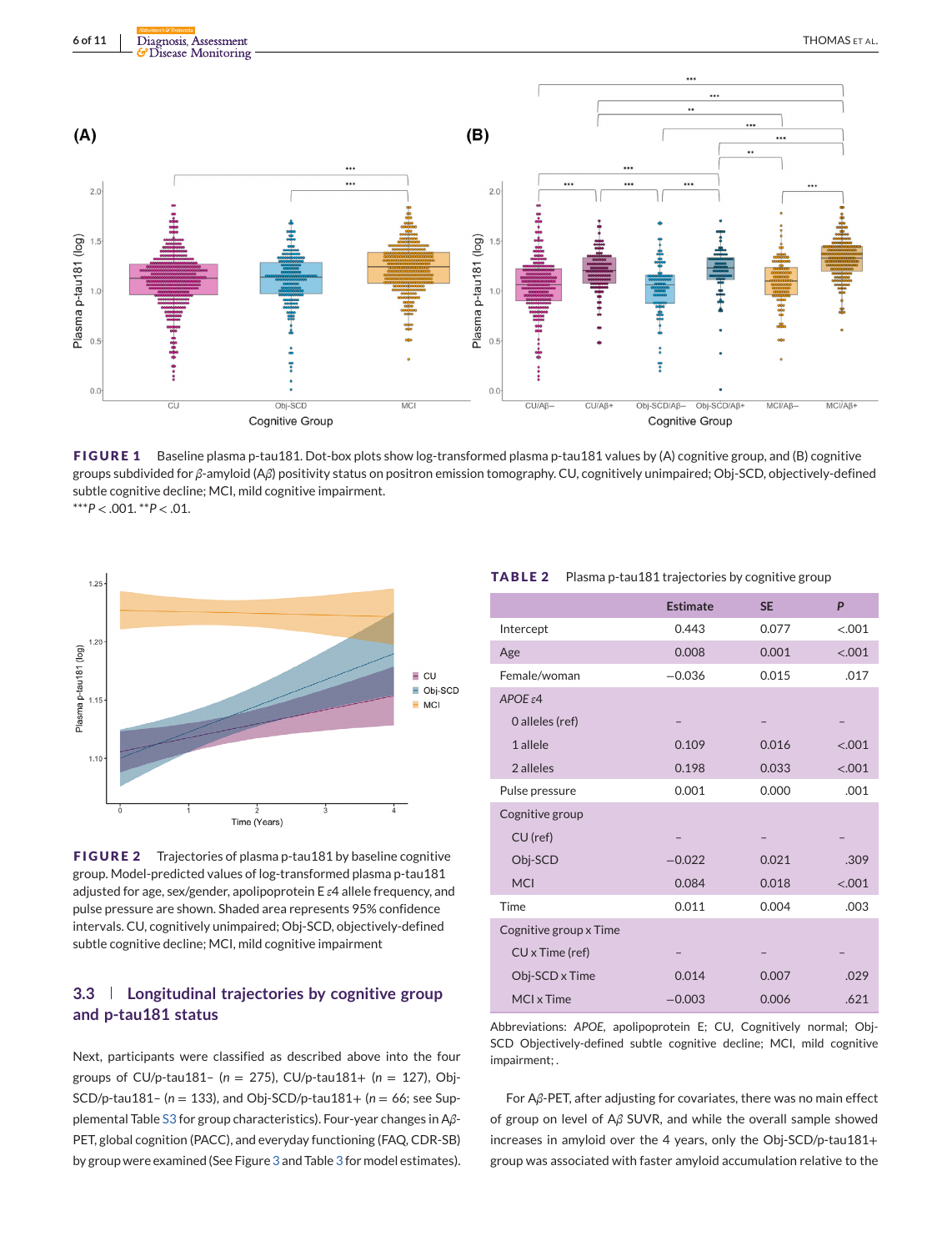<span id="page-6-0"></span>

**FIGURE 3** Trajectories of amyloid, cognition, and everyday function by baseline cognitive group/plasma p-tau181 positivity classifications over 4 years. Model-predicted values are shown for (A) amyloid positron emission tomography (PET) results, (B), modified Preclinical Alzheimer Cognitive Composite (PACC) scores, (C) Functional Activities Questionnaire (FAQ) scores, and (D) Clinical Dementia Rating–Sum of Boxes (CDR-SB) scores, adjusted for age, sex/gender, apolipoprotein E *ε*4 allele frequency, and pulse pressure. The amyloid PET model is also adjusted for baseline amyloid level, and the PACC, FAQ, and CDR-SB models for years of education. Shaded areas represent 95% confidence intervals. CU/p-tau181–, cognitively unimpaired, p-tau181-negative; CU/p-tau181+, cognitively unimpaired, p-tau181-positive; Obj-SCD/p-tau181–, objectively-defined subtle cognitive decline, p-tau181-negative; Obj-SCD/p-tau181+, objectively-defined subtle cognitive decline, p-tau181-positive.

CU/p-tau181– participants (*b* = .011, 95% CI: .000 to .022, *P* = .050, *r* = .085) over 4 years. On average, being classified as Obj-SCD and p-tau181-positive was associated with a roughly .044-point increase in A*β* SUVRs above and beyond the A*β* increase in the CU/p-tau181– group over 4 years. For the PACC, relative to CU/p-tau181– participants, both the CU/p-tau181+ ( $b = -0.466$ , 95% CI:  $-0.766$  to  $-0.166$ ,  $P = .002$ ,  $r = -.134$ ) and the Obj-SCD/p-tau181+ ( $b = -1.13$ , 95%) CI: –1.535 to –.727, *P* < .001, *r* = –.228) had faster decline over 4 years.While the Obj-SCD/p-tau181– participants had lower PACC performance than both CU groups at baseline, they did not show faster PACC decline than the CU/p-tau181- group ( $P = .874$ ). The Obj-SCD/p-tau181+ group had faster decline than both the CU/p-tau181+ (*b* = .664, 95% CI: .223 to 1.106, *P* = .003, *r* = .126) and Obj-SCD/ptau181– (*b* = 1.106, 95% CI: .664 to 1.549, *P* < .001, *r* = .207) groups. On average, being classified as Obj-SCD and p-tau181 positive was associated with a roughly 4.52-point decline on the PACC over 4 years relative to the CU/p-tau181– group.

Regarding everyday functioning, after adjusting for covariates, relative to the CU/p-tau181– group, only the Obj-SCD/p-tau181+ group reported worse FAQ scores at baseline. The Obj-SCD/p-tau181+ group was associated with greater declines in everyday functioning (ie, higher difficulties scores) relative to the CU/p-tau181– participants (*b* = .448, 95% CI: .072 to .823, *P* = .020, *r* = .104) such that, on average, being classified as Obj-SCD and p-tau181-positive was associated with a roughly 1.79-point increase (ie, more difficulty) on the FAQ over 4 years relative to the CU/p-tau181– group. For the CDR-SB, relative to the CU/p-tau181– group, only the Obj-SCD/p-tau181+ group had worse functioning at baseline. Longitudinally, relative to CU/p-tau181– participants, CU/p-tau181+ (*b* = .112, 95% CI: .010 to .215, *P* = .032, *r* = .096), Obj-SCD/p-tau181– (*b* = .118, 95% CI: .014 to .221, *P* = .026, *r* = .098), and Obj-SCD/p-tau181+ (*b* = .266, 95% CI: .128 to .403, *P* < .001, *r* = .163) participants all had faster declines in everyday functioning over 4 years. On average, being classified as Obj-SCD and ptau181-positive was associated with a roughly 1.07-point increase (ie,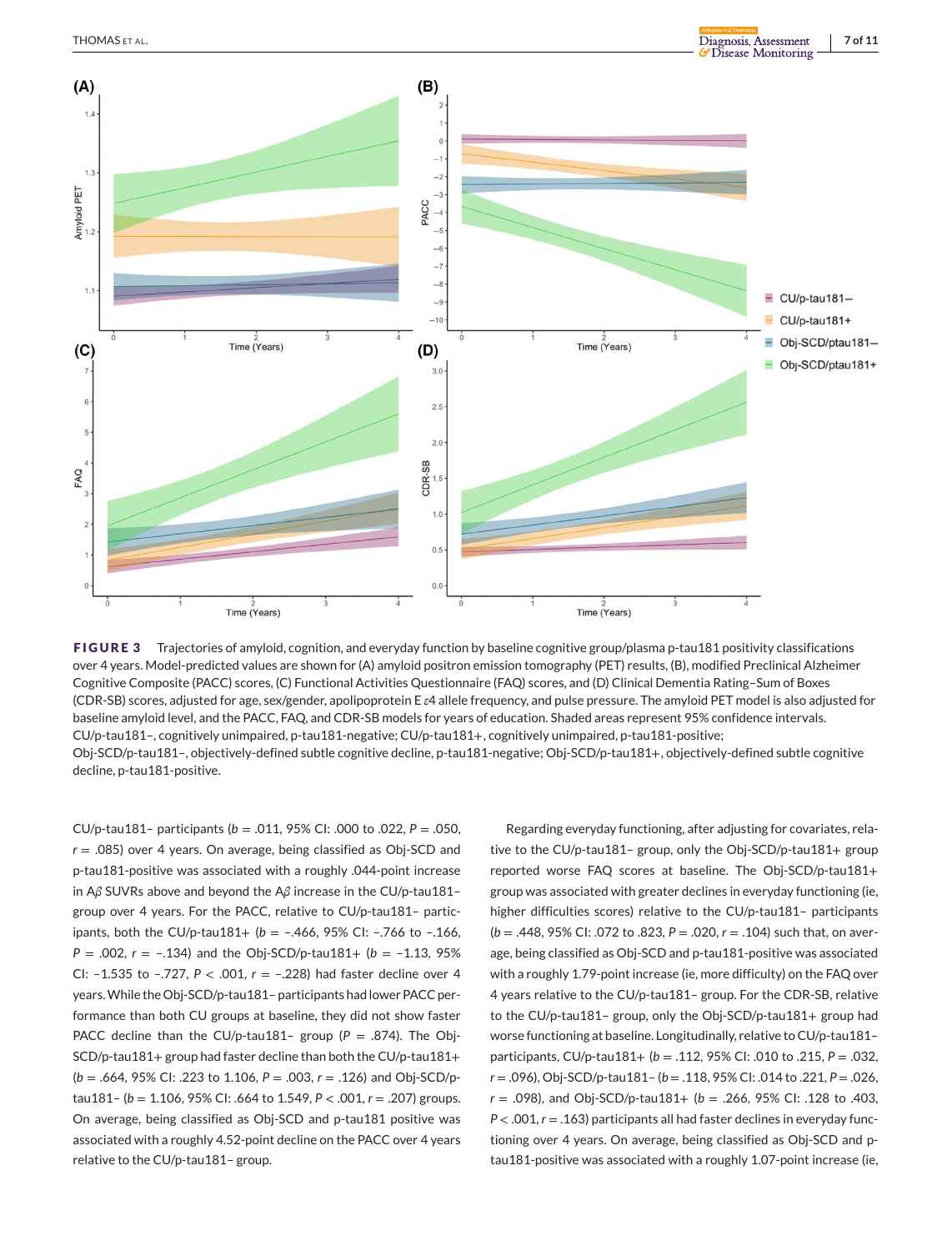#### <span id="page-7-0"></span>**TABLE 3** Trajectories of Alzheimer's disease outcomes by cognitive group and plasma p-tau181 status

|                                | <b>Amyloid PET</b> |                          |                          | <b>PACC</b>       |                          |         | <b>FAQ</b>      |           |        | <b>CDR-SB</b>   |           |        |
|--------------------------------|--------------------|--------------------------|--------------------------|-------------------|--------------------------|---------|-----------------|-----------|--------|-----------------|-----------|--------|
|                                | <b>Estimate</b>    | <b>SE</b>                | P                        | <b>Estimate</b>   | <b>SE</b>                | P       | <b>Estimate</b> | <b>SE</b> | P      | <b>Estimate</b> | <b>SE</b> | P      |
| Intercept                      | $-0.028$           | 0.015                    | .063                     | $-3.244$          | 1.737                    | .062    | 2.175           | 1.356     | .109   | 1.699           | 0.516     | .001   |
| Age                            | 0.000              | 0.000                    | .199                     | $-0.050$          | 0.019                    | .008    | 0.008           | 0.015     | .581   | $-0.009$        | 0.006     | .112   |
| Female/woman                   | $-0.002$           | 0.003                    | .488                     | $-3.244$          | 1.737                    | .062    | $-1.023$        | 0.210     | < .001 | $-0.242$        | 0.080     | .002   |
| Education                      | $\qquad \qquad -$  | $\overline{\phantom{a}}$ | $\overline{\phantom{a}}$ | 0.407             | 0.051                    | < .001  | $-0.095$        | 0.040     | .016   | $-0.031$        | 0.015     | .043   |
| Baseline A <sub>B</sub> -PET   | 1.014              | 0.008                    | < .001                   | $\qquad \qquad -$ | $\overline{\phantom{0}}$ |         |                 |           |        |                 |           |        |
| $APOE \varepsilon 4$           |                    |                          |                          |                   |                          |         |                 |           |        |                 |           |        |
| $0 \epsilon 4$ alleles         |                    |                          |                          |                   |                          |         |                 |           |        |                 |           |        |
| $1 \epsilon 4$ allele          | $-0.003$           | 0.003                    | .338                     | $-0.592$          | 0.295                    | .045    | 0.074           | 0.230     | .748   | $-0.007$        | 0.088     | .939   |
| $2 \epsilon 4$ alleles         | 0.007              | 0.007                    | .328                     | $-1.012$          | 0.761                    | .184    | $-0.309$        | 0.595     | .604   | 0.254           | 0.227     | .262   |
| Pulse pressure                 | 0.000              | 0.000                    | .587                     | $-0.007$          | 0.005                    | .154    | 0.000           | 0.004     | .919   | 0.001           | 0.001     | .497   |
| Group                          |                    |                          |                          |                   |                          |         |                 |           |        |                 |           |        |
| CU/ptau181- (ref)              |                    |                          |                          |                   |                          |         |                 |           |        |                 |           |        |
| $CU/ptau181+$                  | 0.000              | 0.004                    | .948                     | $-0.611$          | 0.362                    | .091    | 0.140           | 0.280     | .617   | 0.040           | 0.106     | .705   |
| Obj-SCD/ptau181-               | $-0.001$           | 0.004                    | .744                     | $-2.045$          | 0.349                    | < .001  | 0.515           | 0.270     | .057   | 0.170           | 0.102     | .096   |
| Obj-SCD/ptau181+               | $-0.004$           | 0.005                    | .358                     | $-3.060$          | 0.467                    | < .001  | 1.222           | 0.361     | .001   | 0.587           | 0.137     | < .001 |
| Time                           | 0.005              | 0.002                    | .034                     | 0.093             | 0.087                    | .287    | 0.161           | 0.082     | .049   | 0.009           | 0.030     | .757   |
| Group x Time                   |                    |                          |                          |                   |                          |         |                 |           |        |                 |           |        |
| CU/ptau181-xTime (ref)         |                    |                          |                          |                   |                          |         |                 |           |        |                 |           |        |
| $CU/ptau181+x$ Time            | 0.002              | 0.004                    | .594                     | $-0.466$          | 0.153                    | .002    | 0.160           | 0.144     | .268   | 0.112           | 0.052     | .032   |
| Obj-SCD/ptau181- x Time        | 0.005              | 0.004                    | .251                     | $-0.024$          | 0.154                    | .874    | 0.162           | 0.144     | .261   | 0.118           | 0.053     | .026   |
| Obj-SCD/ptau181+ $\times$ Time | 0.011              | 0.006                    | .050                     | $-1.131$          | 0.206                    | $-.001$ | 0.448           | 0.191     | .020   | 0.266           | 0.070     | < .001 |

Abbreviations: PET, positron emission tomography; PACC, modified Preclinical Alzheimer Cognitive Composite; FAQ, Functional Activities Questionnaire; CDR-SB, Clinical Dementia Rating–Sum of Boxes; A*β*, amyloid beta; *APOE*, apolipoprotein E; CU, Cognitively normal; Obj-SCD, Objectively-defined subtle cognitive decline.

more impairment) on the CDR-SB over 4 years relative to the CU/ptau181– group. Notably, the Obj-SCD/p-tau181+ group had a faster decline in everyday functioning relative to both the CU/p-tau181+ group (*b* = –.153, 95% CI: –.304 to –.003, *P* = .045, *r* = .087), and a nonsignificant but similar pattern relative to the Obj-SCD/p-tau181– group (*b* = –.148, 95% CI: –.299 to .003, *P* = .054, *r* = –.084).

# **4 DISCUSSION**

Despite no observed differences in baseline plasma p-tau181 between CU and Obj-SCD participants, as well as both groups demonstrating lower plasma p-tau181 levels than the MCI group, the Obj-SCD group had a faster increase in plasma p-tau181 over 4 years relative to both the CU and MCI groups. Next, when participants were classified as CU or Obj-SCD and positive or negative for plasma p-tau181, results showed that participants with both Obj-SCD and p-tau181-positivity had accelerated amyloid accumulation as well as cognitive and functional decline.

Previous work has shown that increases in plasma p-tau181 are associated with clinical stage, such that MCI and AD dementia groups demonstrate higher p-tau181 levels than a CU group regardless of

amyloid status, though plasma p-tau181 has been found at higher concentrations in Aβ+ groups<sup>5</sup>. The current study extends these analyses to a pre-MCI phase using the Obj-SCD classification. Interestingly, plasma p-tau181 levels did not significantly differ at baseline between Obj-SCD and CU groups, but, consistent with prior work, A*β*+ participants had higher plasma p-tau181 levels across both groups. These results differ from our recent findings regarding plasma NfL, where the Obj-SCD participants had higher NfL levels than CU participants and did not differ from MCI participants.<sup>[22](#page-9-0)</sup> Prior work has demonstrated that plasma p-tau and NfL have similar change points in  $AD^{38}$ ; however, given the multiple etiologies that could cause increases in NfL, it is possible that NfL may be detecting any pathologic change (both AD and non-AD) that causes neuroaxonal damage and degeneration in this Obj-SCD group,<sup>[39](#page-10-0)</sup> while p-tau181 increases only in the context of AD-specific pathologic changes.<sup>[8](#page-9-0)</sup>

Related to the finding that the Obj-SCD group had an increase in plasma p-tau181 over time, it is important to consider that these results do not appear to be driven by A*β*+ Obj-SCD participants (see Supplemental Table S2). In fact, the Obj-SCD participants who were considered A*β*– seemed to be driving the faster increase in plasma p-tau181 over time for the Obj-SCD group, suggesting that individuals may be on an AD-trajectory before A*β* biomarkers have reached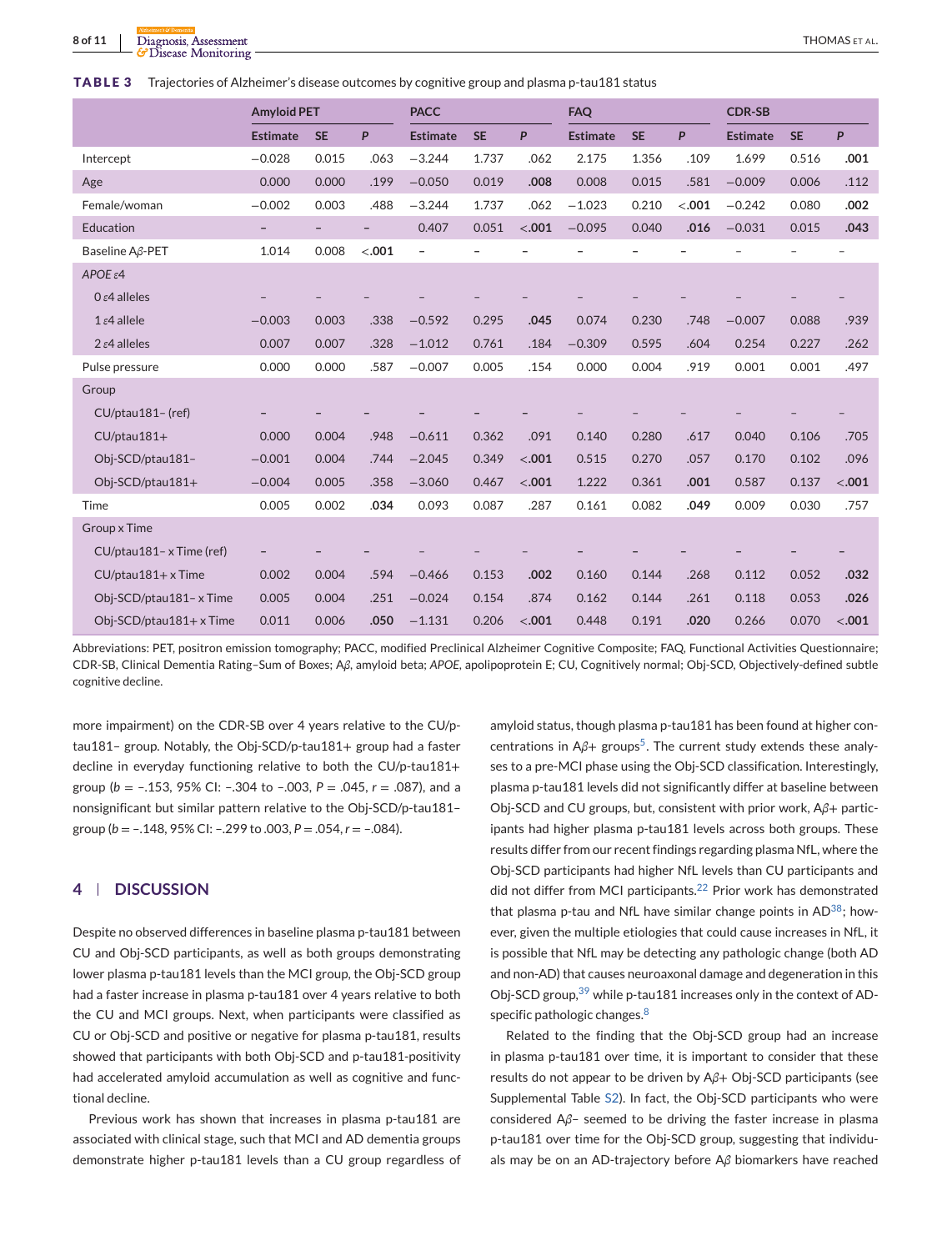a threshold.<sup>[40](#page-10-0)</sup> Given that there were no p-tau181 baseline differences between the CU and Obj-SCD group, in combination with the current longitudinal findings and previous evidence suggesting that Obj-SCD is associated with faster amyloid accumulation, $19$  it appears as though Obj-SCD may be a particularly sensitive marker of risk for future biomarker changes. Despite the long-held assumption that cognitive changes invariably follow biomarker changes along the AD continuum, $41$  these current and previous findings suggest that early neuropsychological difficulties or inefficiencies may emerge before or in tandem with measurable changes in plasma p-tau181 and A*β* PET markers.<sup>[19](#page-9-0)</sup>

Prior work contributing to the assumption that cognition follows biomarker changes was likely based on the use of cognitive measures that are too insensitive to capture subtle cognitive changes (eg, global cognitive measures, rating scales). There is now consistent evidence that sensitive neuropsychological measures can capture cognitive difficulties coincident with very early AD biomarker changes and provide added prognostic value for predicting progression to MCI/dementia.<sup>14,15,42,4214,15[,43](#page-10-0)</sup>As posited by Braak and colleagues,<sup>43</sup> it is possible that amyloid and tau pathologic changes, neuronal and synaptic degeneration and loss, and arguably subtle cognitive declines, may all occur within a narrow time sequence. In this context, the differences previously found between patients at different stages of the disease may be caused or influenced by varying sensitivities of the biomarkers and cognitive tests. Applying sensitive neuropsychological markers appears to capture subtle cognitive decline within a similar time sequence with which AD biomarkers such as plasma p-tau181 and A*β*-PET begin to change at a faster rate.

#### [19](#page-9-0)

Given the potential of both Obj-SCD and plasma p-tau181 as methods for improving early detection, we examined whether having both Obj-SCD and elevated p-tau181 conferred faster rates of amyloid accumulation, cognitive decline, and functional decline over 4 years. Consistent across all longitudinal outcomes, being classified as both Obj-SCD and plasma p-tau181-positive was associated with a faster worsening of outcomes. Importantly, these findings suggest that there is a prognostic benefit of combining Obj-SCD and plasma markers, which both have the potential to be early markers of future AD-related declines. These results are consistent with recent work showing that cognitive measures add value to plasma p-tau and *APOE* genotype in AD diagnosis. $^{24}$  $^{24}$  $^{24}$  Further, the accessible and non-invasive nature of both plasma p-tau and Obj-SCD methods may increase our ability to assess biomarker changes and AD trajectories in larger and more representative samples.

The current study, as with all studies using ADNI data, is limited by the sample that is not representative of the general population and is predominately white, highly educated, and overall very healthy. This is a significant limitation that restricts the generalizability of these results, and future work should examine these relationships in more representative and community-based cohorts, including within racial/ethnic groups that are often underrepresented in aging research. Additionally, given that the process scores used as part of the Obj-SCD classification were all derived from a verbal memory measure, it is possible that the Obj-SCD may not adequately capture the earliest cognitive changes associated with non-amnestic or "atypical" presentations of Alzheimer's disease. Future work is needed to ensure that pre-MCI/subtle cognitive decline adequately captures the known het-erogeneity of Alzheimer's disease variants.<sup>[44](#page-10-0)</sup> Strengths of the current study include the large sample size with neuropsychological testing and plasma p-tau181 data as well as other AD risk information such as A*β*-PET. Additionally, the 4 years of longitudinal plasma p-tau181, A*β*-PET, cognitive, and everyday functioning data represent a relatively long follow-up period, allowing us to consider the timing of when plasma ptau181 differences emerge across early clinical stages of AD.

The results of this study add support to the potential use of the Obj-SCD classification in clinical research as a tool to assist with early detection, and may also support use of this classification to identify and recruit research and clinical trial participants at risk for future disease progression. Importantly, the prognostic value of the Obj-SCD classification appears to be augmented by including plasma p-tau181 data, which appears to increase the specificity in identifying those who are likely to decline at a faster rate due to AD. Compared to PET or lumbar puncture, both the brief neuropsychological testing needed to classify Obj-SCD and the blood draw to obtain plasma p-tau181 are noninvasive, likely to be much less expensive, and have the potential to be vastly more accessible (ie, community data collection beyond an academic medical center) methods for identifying those at greater risk for biomarker, cognitive, and functional declines.

#### **ACKNOWLEDGMENTS**

This work was supported by the U.S. Department of Veterans Affairs Clinical Sciences Research and Development Service (1IK2CX001865, 1I01CX001842, and 1IK2CX001415), NIH/NIA grants (P30 AG062429, R03 AG070435, R01 AG063782, R01 AG049810 and R01 AG054049), and the Alzheimer's Association (AARF-17-528918, AARG-18-566254, and AARG-17-500358).

Data collection and sharing for this project was funded by the Alzheimer's Disease Neuroimaging Initiative (ADNI) (National Institutes of Health Grant U01 AG024904) and DOD ADNI (Department of Defense award number W81XWH-12-2-0012). ADNI is funded by the National Institute on Aging, the National Institute of Biomedical Imaging and Bioengineering, and through generous contributions from the following: AbbVie, Alzheimer's Association; Alzheimer's Drug Discovery Foundation; Araclon Biotech; BioClinica, Inc.; Biogen; Bristol-Myers Squibb Company; CereSpir, Inc.; Cogstate; Eisai Inc.; Elan Pharmaceuticals, Inc.; Eli Lilly and Company; EuroImmun; F. Hoffmann-La Roche Ltd and its affiliated company Genentech, Inc.; Fujirebio; GE Healthcare; IXICO Ltd.; Janssen Alzheimer Immunotherapy Research & Development, LLC.; Johnson & Johnson Pharmaceutical Research & Development LLC.; Lumosity; Lundbeck; Merck & Co., Inc.; Meso Scale Diagnostics, LLC.; NeuroRx Research; Neurotrack Technologies; Novartis Pharmaceuticals Corporation; Pfizer Inc.; Piramal Imaging; Servier; Takeda Pharmaceutical Company; and Transition Therapeutics. The Canadian Institutes of Health Research is providing funds to support ADNI clinical sites in Canada. Private sector contributions are facilitated by the Foundation for the National Institutes of Health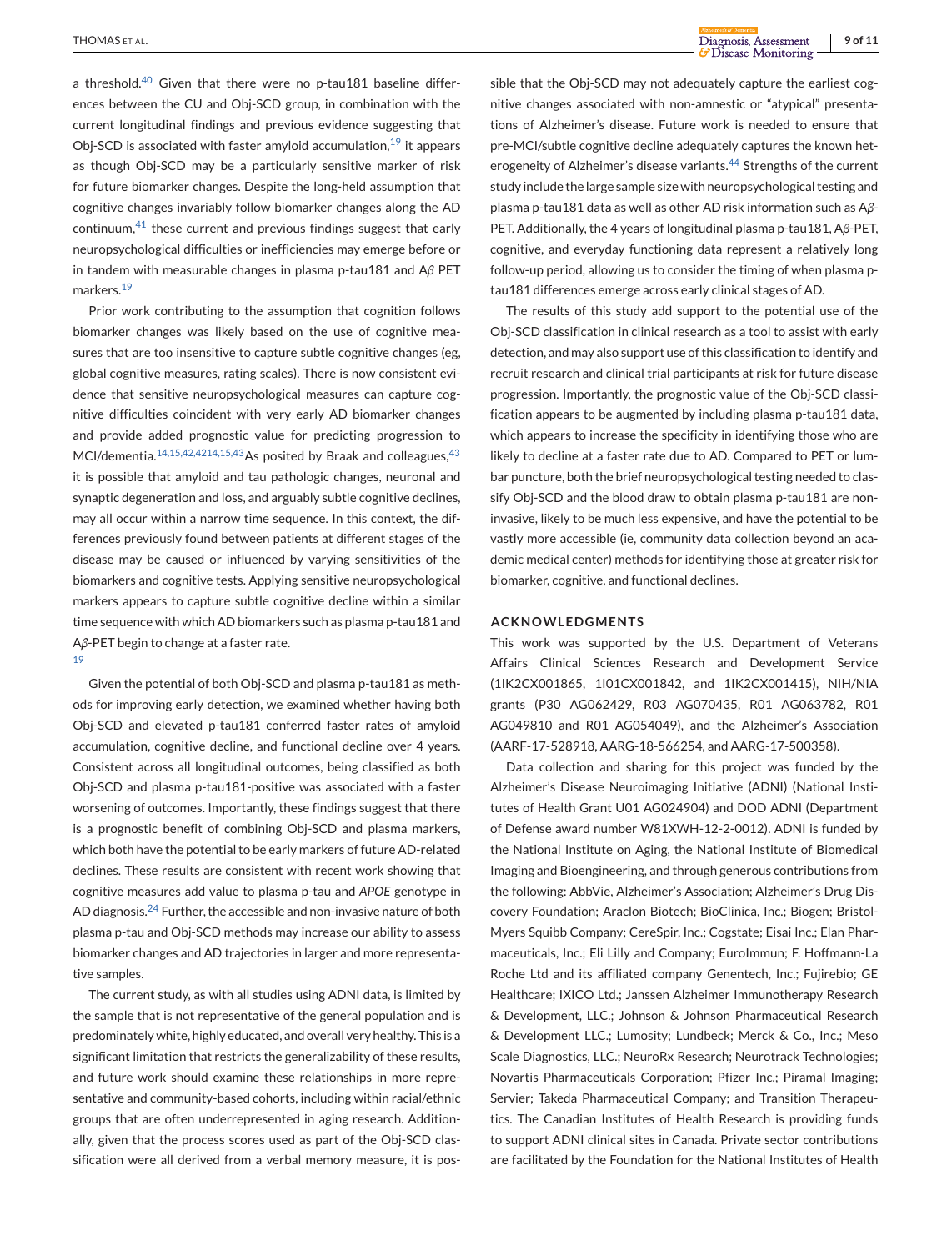<span id="page-9-0"></span>[\(www.fnih.org\)](http://www.fnih.org). The grantee organization is the Northern California Institute for Research and Education, and the study is coordinated by the Alzheimer's Therapeutic Research Institute at the University of Southern California. ADNI data are disseminated by the Laboratory for Neuro Imaging at the University of Southern California.

Data used in preparation of this article were obtained from the Alzheimer's Disease Neuroimaging Initiative (ADNI) database (adni.loni.usc.edu). As such, the investigators within the ADNI contributed to the design and implementation of ADNI and/or provided data but did not participate in analysis or writing of this report. A complete listing of ADNI investigators can be found at: [http://adni.loni.usc.edu/wp-content/uploads/how\\_to\\_apply/ADNI\\_](http://adni.loni.usc.edu/wp-content/uploads/how_to_apply/ADNI_Acknowledgement_List.pdf) [Acknowledgement\\_List.pdf](http://adni.loni.usc.edu/wp-content/uploads/how_to_apply/ADNI_Acknowledgement_List.pdf)

#### **CONFLICT OF INTEREST**

Dr. Bondi receives royalties from Oxford University Press and is a consultant for Novartis and Roche. Dr. Galasko is a consultant for Biogen, vTv Pharmaceuticals, Fujirebio, Esai, General Electric Healthcare. Other authors report no disclosures.

#### **REFERENCES**

- 1. Hansson O, Seibyl J, Stomrud E, et al. CSF biomarkers of Alzheimer's disease concord with amyloid-*β* PET and predict clinical progression: a study of fully automated immunoassays in BioFINDER and ADNI cohorts. *Alzheimers Dement*. 2018;14:1470-1481. [https://doi.org/10.](https://doi.org/10.1016/j.jalz.2018.01.010) [1016/j.jalz.2018.01.010.](https://doi.org/10.1016/j.jalz.2018.01.010)
- 2. Ossenkoppele R, Rabinovici GD, Smith R, et al. Discriminative accuracy of [18F]=flortaucipir positron emission tomography for Alzheimer disease vs other neurodegenerative disorders. *JAMA*. 2018;320:1151- 1162.
- 3. Thijssen EH, Rabinovici GD. Rapid progress toward reliable blood tests for Alzheimer disease. *JAMA Neurol*. 2021;78:143-145.
- 4. Blennow K. A review of fluid biomarkers for Alzheimer's disease: moving from CSF to blood. *Neurol Ther*. 2017;6:15-24. [https://doi.org/10.](https://doi.org/10.1007/s40120-017-0073-9) [1007/s40120-017-0073-9.](https://doi.org/10.1007/s40120-017-0073-9)
- 5. Karikari TK, Benedet AL, Ashton NJ, et al. Diagnostic performance and prediction of clinical progression of plasma phospho-tau181 in the Alzheimer's Disease Neuroimaging Initiative. *Mol Psychiatry*. 2021;26:429-442. [https://doi.org/10.1038/s41380-020-00923-z.](https://doi.org/10.1038/s41380-020-00923-z)
- 6. Mattsson-Carlgren N, Janelidze S, Palmqvist S, et al. Longitudinal plasma p-tau217 is increased in early stages of Alzheimer's disease. *Brain*. 2020;143:3234-3241. [https://doi.org/10.1093/brain/awaa286.](https://doi.org/10.1093/brain/awaa286)
- 7. Moscoso A, Grothe MJ, Ashton NJ, et al. Longitudinal associations of blood phosphorylated tau181 and neurofilament light chain with neurodegeneration in Alzheimer disease. *JAMA Neurol*. 2021;78:396-406.
- 8. Thijssen EH, La Joie R, Wolf A, et al. Diagnostic value of plasma phosphorylated tau181 in Alzheimer's disease and frontotemporal lobar degeneration. *Nat Med*. 2020;26:387-397. [https://doi.org/10.1038/](https://doi.org/10.1038/s41591-020-0762-2) [s41591-020-0762-2.](https://doi.org/10.1038/s41591-020-0762-2)
- 9. Lantero Rodriguez J, Karikari TK, Suárez-Calvet M, et al. Plasma ptau181 accurately predicts Alzheimer's disease pathology at least 8 years prior to post-mortem and improves the clinical characterisation of cognitive decline. *Acta Neuropathol*. 2020;140:267-278. [https://doi.](https://doi.org/10.1007/s00401-020-02195-x) [org/10.1007/s00401-020-02195-x.](https://doi.org/10.1007/s00401-020-02195-x)
- 10. Janelidze S, Berron D, Smith R, et al. Associations of plasma phospho-tau217 levels with tau positron emission tomography in early Alzheimer disease. *JAMA Neurol*. 2021;78:149-156.
- 11. Karikari TK, Pascoal TA, Ashton NJ, et al. Blood phosphorylated tau 181 as a biomarker for Alzheimer's disease: a diagnostic performance and prediction modelling study using data from four prospective

cohorts. *Lancet Neurol*. 2020;19:422-433. [https://doi.org/10.1016/](https://doi.org/10.1016/S1474-4422(20)30071-5) [S1474-4422\(20\)30071-5.](https://doi.org/10.1016/S1474-4422(20)30071-5)

- 12. Moscoso A, Grothe MJ, Ashton NJ, et al. Time course of phosphorylated-tau181 in blood across the Alzheimer's disease spectrum. *Brain*. 2021;144:325-339. [https://doi.org/10.1093/brain/](https://doi.org/10.1093/brain/awaa399) [awaa399.](https://doi.org/10.1093/brain/awaa399)
- 13. O'Connor A, Karikari TK, Poole T, et al. Plasma phospho-tau181 in presymptomatic and symptomatic familial Alzheimer's disease: a longitudinal cohort study [published online ahead of print July 14, 2020]. *Mol Psychiatry*. [https://doi.org/10.1038/s41380-020-0838-x.](https://doi.org/10.1038/s41380-020-0838-x)
- 14. Jedynak BM, Lang A, Liu B, et al. A computational neurodegenerative disease progression score: method and results with the Alzheimer's disease Neuroimaging Initiative cohort. *Neuroimage*. 2012;63:1478- 1486. [https://doi.org/10.1016/j.neuroimage.2012.07.059.](https://doi.org/10.1016/j.neuroimage.2012.07.059)
- 15. Thomas KR, Eppig J, Edmonds EC, et al. Word-list intrusion errors predict progression to mild cognitive impairment. *Neuropsychology*. 2018;32:235-245. [https://doi.org/10.1037/neu0000413.](https://doi.org/10.1037/neu0000413)
- 16. Loewenstein DA, Curiel RE, Duara R, Buschke H. Novel cognitive paradigms for the detection of memory impairment in preclinical Alzheimer's disease. *Assessment*. 2018;25:348-359. [https://doi.org/10.](https://doi.org/10.1177/1073191117691608) [1177/1073191117691608.](https://doi.org/10.1177/1073191117691608)
- 17. Loewenstein DA, Curiel RE, DeKosky S, et al. Utilizing semantic intrusions to identify amyloid positivity in mild cognitive impairment. *Neurology*. 2018;91:e976-e984.
- 18. Thomas KR, Edmonds EC, Eppig J, Salmon DP, Bondi MW, Alzheimer's Disease Neuroimaging Initiative. Using neuropsychological process scores to identify subtle cognitive decline and predict progression to mild cognitive impairment. *J Alzheimers Dis*. 2018;64:195-204. [https:](https://doi.org/10.3233/JAD-180229) [//doi.org/10.3233/JAD-180229.](https://doi.org/10.3233/JAD-180229)
- 19. Thomas KR, Bangen KJ, Weigand AJ, et al. Objective subtle cognitive difficulties predict future amyloid accumulation and neurodegeneration. *Neurology*. 2020;94:e397-e406. [https://doi.org/10.1212/WNL.](https://doi.org/10.1212/WNL.0000000000008838) [0000000000008838.](https://doi.org/10.1212/WNL.0000000000008838)
- 20. Thomas KR, Bangen KJ, Weigand AJ, et al. Type 2 diabetes interacts with alzheimer disease risk factors to predict functional decline. *Alzheimer Dis Assoc Disord*. 2020;34:10-17. [https://doi.org/10.1097/](https://doi.org/10.1097/WAD.0000000000000332) WAD.00000000000000332.
- 21. Thomas KR, Osuna JR, Weigand AJ, et al. Regional hyperperfusion in older adults with objectively-defined subtle cognitive decline. *J Cereb Blood Flow Metab*. 2021;41:1001-1012.
- 22. Bangen KJ, Thomas KR, Weigand AJ, et al. Elevated plasma neurofilament light is associated with objectively-defined subtle cognitive difficulties and predicts future cognitive and functional decline. *Alzheimers Dement*. 2021. In press.
- 23. Heister D, Brewer JB, Magda S, Blennow K, McEvoy LK. Alzheimer's Disease Neuroimaging Initiative. Predicting MCI outcome with clinically available MRI and CSF biomarkers. *Neurology*. 2011;77:1619- 1628. [https://doi.org/10.1212/WNL.0b013e3182343314.](https://doi.org/10.1212/WNL.0b013e3182343314)
- 24. Palmqvist S, Tideman P, Cullen N, et al. Prediction of future Alzheimer's disease dementia using plasma phospho-tau combined with other accessible measures. *Nat Med*. 2021;27:1034-1042. [https:](https://doi.org/10.1038/s41591-021-01348-z) [//doi.org/10.1038/s41591-021-01348-z.](https://doi.org/10.1038/s41591-021-01348-z)
- 25. Petersen RC, Aisen PS, Beckett LA, et al. Alzheimer's Disease Neuroimaging Initiative (ADNI): clinical characterization. *Neurology*. 2010;74:201-209.
- 26. Thomas KR, Edmonds EC, Eppig JS, et al. MCI-to-normal reversion using neuropsychological criteria in the Alzheimer's Disease Neuroimaging Initiative. *Alzheimers Dement*. 2019;15:1322-1332. [https://](https://doi.org/10.1016/j.jalz.2019.06.4948) [doi.org/10.1016/j.jalz.2019.06.4948.](https://doi.org/10.1016/j.jalz.2019.06.4948)
- 27. Bondi MW, Edmonds EC, Jak AJ, et al. Neuropsychological criteria for mild cognitive impairment improves diagnostic precision, biomarker associations, and progression rates. *J Alzheimers Dis*. 2014;42:275- 289. [https://doi.org/10.3233/JAD-140276.](https://doi.org/10.3233/JAD-140276)
- 28. Jak AJ, Bondi MW, Delano-Wood L, et al. Quantification of five neuropsychological approaches to defining mild cognitive impairment. *Am*